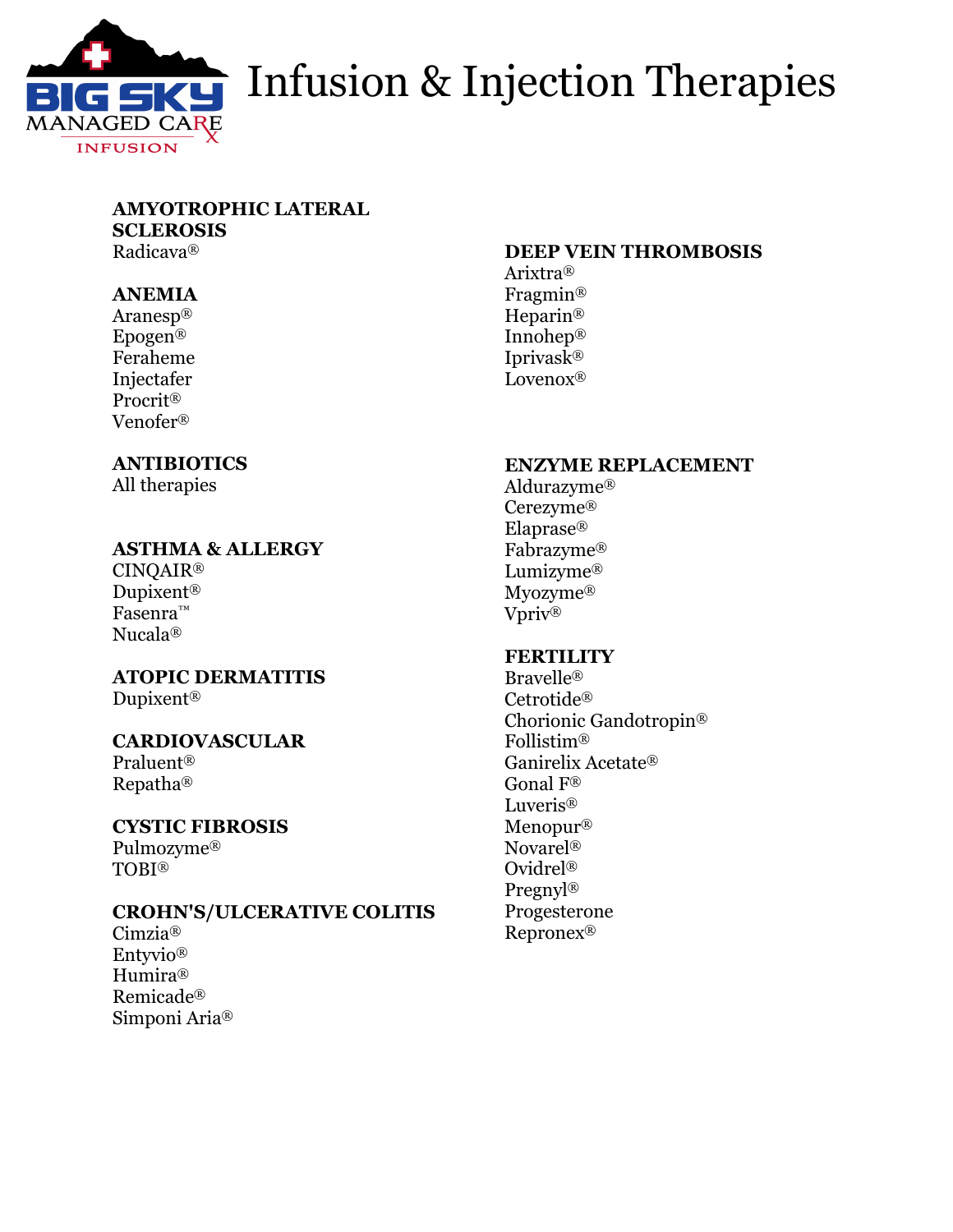

# Infusion & Injection Therapies

Novoeight® Profilnine SD®

#### **GROWTH HORMONE DEFICIENCY**

Genotropin® Humatrope® Norditropin® Nutropin® Omnitrope® Protropin® Saizen® Tev-Tropin® Zorbitive®

#### **HEMATOLOGIC**

Advate® Adynovate® AFSTYLA® Alphanate® AlphaNine® SD Alprolix® Amicar® Autoplex T® Bebulin® Benefix® Coagadex® Corifact® Eloctate™ Feiba Helixate FS® Hemlibra® Hemofil M® Humate P® Hyate-C® Idelvion® Koate® Kogenate-FS® Kovaltry® Monarc-M® Monoclate P® Mononine<sup>®</sup> Nuwiq® Novoseven®

Proplex T® Rebinyn® Recombinate® Refacto® Rixubis® Stimate® Ultomiris™ Vonvendi Wilate® Xyntha®

#### **HEPATITIS C**

Copegus® Harvoni® Incevik® Infergen® Intron-A v® Olysio™ Pegasys® Peg-Intron® RibaPak® Ribavirin tabs/caps® Solvaldi® Victrelis®

#### **HIV**

Aptivus® Atripla® Combivir® Complera® Crixivan® Edurant® Emtriva® Epivir® Epzicom® Fuzeon® Insentress® Intelence® Invirase® Kaletra®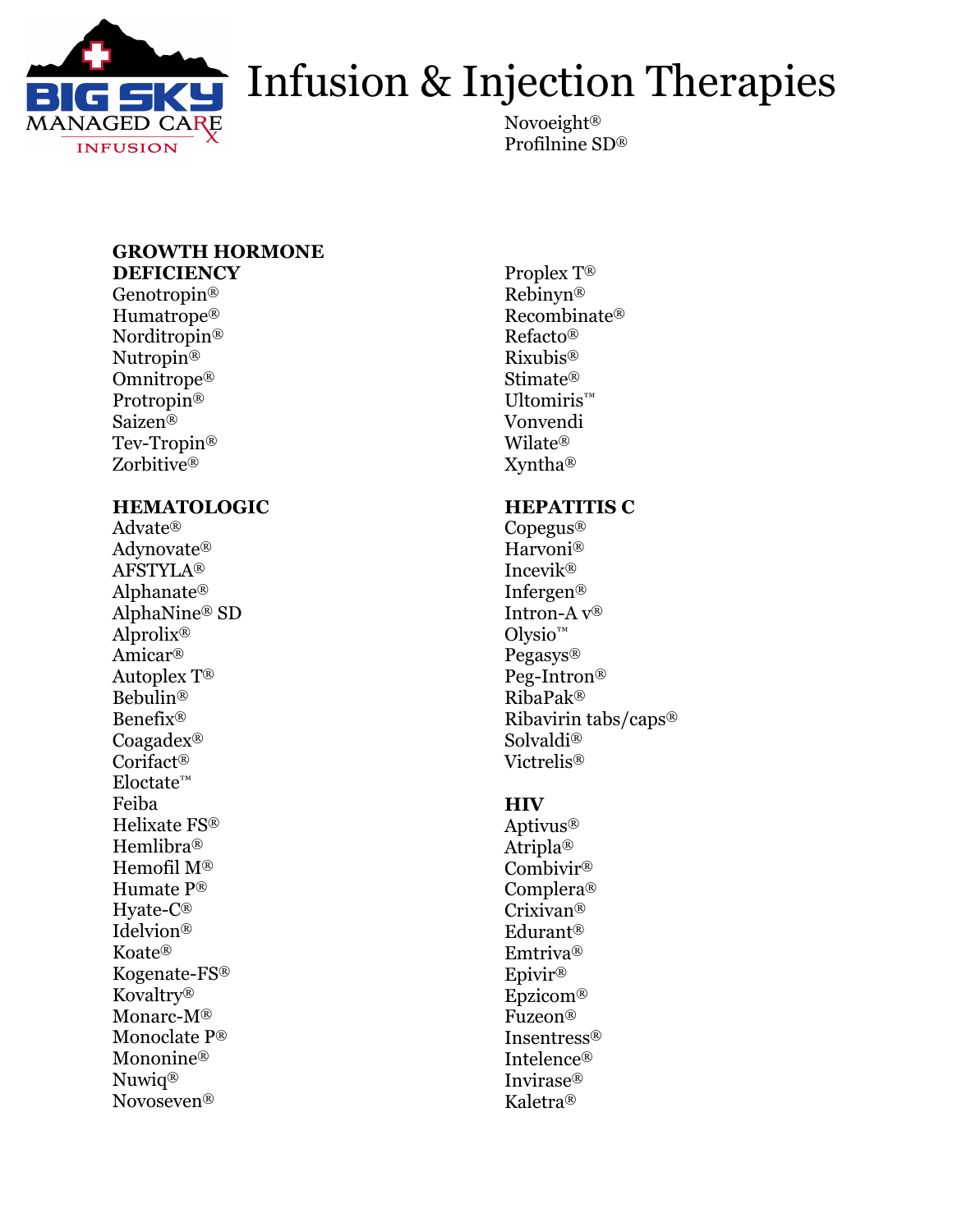

### Infusion & Injection Therapies

Lexiva® Prezista®

Rayataz® Rescriptor® Retrovir® Stribild® Sustiva® Trizivir® Truvada® Viracept® Viramune® Videx® Viread® Zerit® Ziagen

#### **IMMUNODEFICIENCY**

Carimmune® Cytogam® Flebogamma® Gammagard® Gammaplex® Gamunex-C® Hizentra® HyQvia® Iveegam® Octagam® Panglobulin® Panzyga® Polygam® Privigen® Rhophylac® Respigam® Rhogam® Sandimmune® Simulect® Thymoglobulin® Venoglobulin® WinRho® Xembify®

#### **INFLAMMATORY CONDITIONS**

ARCALYST® Benlysta® KRYSTEXXA® NULOJIX®

#### **MIGRAINES**

Aimovig® AJOVY®

#### **MISCELLANEOUS**

EYLEA Makena® **Orbactiv** Pamidronate Tepezza™ Vivitrol

#### **MULTIPLE SCLEROSIS**

Ampyra® Avonex® Betaseron® Copaxone® Extavia® Gilenya® Lemtrada® Mitoxantrone® Novantrone® Ocrevus® Rebif® Tysabri®

**MYASTHENIA GRAVIS** Soliris®

**NEUTROPENIA** GRANIX® Leukine®